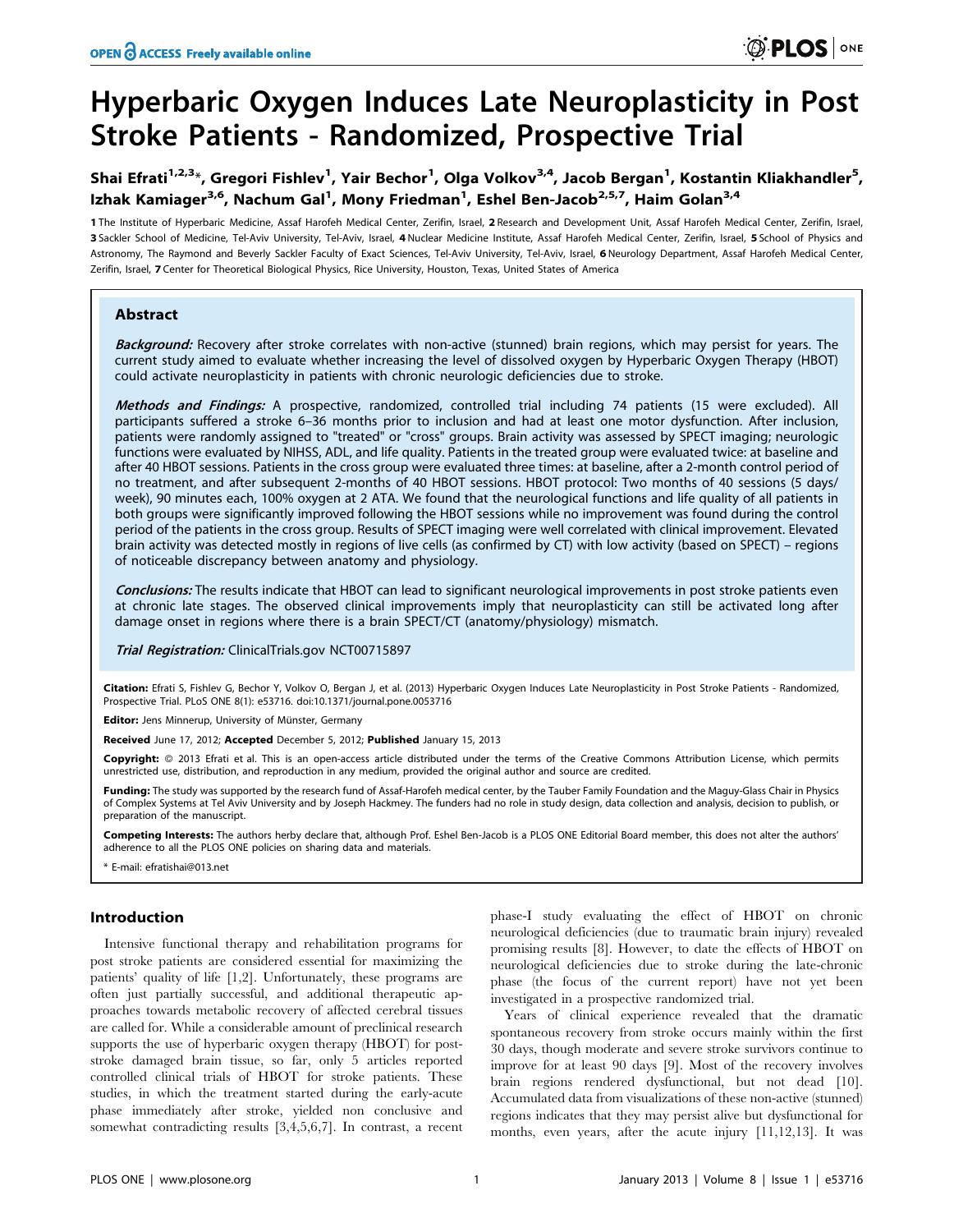proposed that the oxygen supply to these under-active neurons was low due to stroke damage to blood vessels in these regions, leading to oxygen deficiency, anaerobic metabolism and ATP depletion [14,15]. The decreased oxygen level not only causes reduction in the neuronal activity but also prevents angiogenesis to replace the stroke-damaged blood vessels and the generation of new synaptic connections. Since 1 cm<sup>3</sup> of normal brain tissue contains about 1 km of blood vessels, high oxygen supply is essential for repair of the stunned regions. Indeed, as has been demonstrated by previous studies, an increase in dissolved oxygen has several beneficial effects in damaged brain tissues [13,16,17,18,19,20]. Transport of oxygen to glial mitochondria, the main sites of oxygen utilization, follows oxygen release from erythrocytes into the plasma and then diffusion of the blooddissolved oxygen across the Blood-Brain Barrier (BBB). Breathing oxygen under hyperbaric conditions has been shown to be a potent means of increasing arterial oxygen tension and consequently the brain oxygen tension [20,21,22]. For example, at  $2ATA$  (atmospheres absolute), the plasma  $O_2$  partial pressure rises above 1,110 mmHg. Hence, it is reasonable to expect that HBOT can be an efficient (and clinically feasible) method for increasing tissue/cellular oxygenation and thus effectively evoking neuroplasticity in the chronically non-active areas during the late post-stroke phase.

Many physiological pathways, each with a different characteristic time, are spontaneously activated following the onset of stroke. Therefore, a challenging question to be addressed considers the optimal time lapse after stroke to start the HBOT procedure. It should also be kept in mind that signals and chemical cues associated with cell death during the acute stage of stroke might, in fact, promote repair during recovery [23] and can be negatively affected by premature application of HBOT. Unlike the case of preclinical animal studies, in clinical practice it is not feasible to apply the HBOT immediately at the stroke onset. Thus, HBOT procedure can practically begin either at the degenerative or at the regenerative stage. One can assume that any added energy during the degenerative stage could further increase the unwanted, post-injury damage. On the other hand, elevated oxygen supply during the regenerative stage would supply the energy needs for the innate brain repair processes. The differences in the time lapse between stroke onset and HBOT application in previous studies are likely to be the reason for the contradictive results obtained for HBOT application during the acute phase after stroke [3,4,5,6,7]. The aim of the current study was to evaluate the effects of HBOT started at the late-chronic phase after the acute stroke.

# Methods

The study was performed as a prospective, randomized, controlled, two-group trial. The population included patients of ages 18 years or older, who had either ischemic or hemorrhagic stroke 6–36 months prior to their inclusion. All patients had to have at least one motor dysfunction. Exclusions were based on chest pathology incompatible with HBOT, inner ear disease, claustrophobia and inability to sign informed consent. Additional exclusions were based on dynamic neurologic improvements during the last month (based either on objective measurements by external evaluator or on subjective statement by the patients). Smoking was not allowed during the study. All patients signed written informed consent; the protocol was approved by the local Helsinki committee. The study was conducted in the hyperbaric and research units of Assaf-Harofeh Medical Center, Israel.

# Protocol and End Points

After signing an informed consent form, the patients were invited for baseline evaluations. Included patients were randomized into two groups (1:1 randomization): a treated group and a cross group. The neurologic functions as evaluated by National Institutes of Health Stroke Scale (NIHSS) [24,25], ability to perform activities of daily living (ADL) [26], and brain metabolism as visualized SPECT were the primary endpoints of the study. The secondary end point of the study included Quality of life evaluation. The patients in the treated group were evaluated twice – at baseline and after 2 months of HBOT treatment. Patients in the cross group were evaluated three times: baseline, after 2 months control period of no treatment, and after consequent 2 months of HBOT sessions (Figure 1). The post-HBOT neurological evaluations as well as the SPECT scans were performed more than 1 week (1–3 weeks) after the end of the HBOT protocol. The following HBOT protocol was practiced: 40 daily sessions, 5 days/week, 90 minutes each, 100% oxygen at 2ATA. The detailed clinical study protocol (Protocol S1), randomization and placebo consideration (Text S1), copy of the informed consent (Form S1), as well as CONSORT 2010 checklist of information (Checklist S1) are attached as supporting information.

#### Neurologic Evaluation

The clinical severity of the stroke was blindly assessed by a trained physician according to the NIHSS [24,25]. The ADL were evaluated by a questionnaire covering the following functions: bathing, dressing, grooming, oral care, toileting, walking, climbing stairs, eating, shopping, cooking, managing medications, using phone, housework, doing laundry, driving and managing finances [26]. For each criterion, the patient defined whether he/she is independent, needs help, dependent or does not do at all (range: 0(best)-51(worst)).

# Brain Functional Imaging and Analysis

Brain single photon emission computed tomography (SPECT) was conducted with 925–1,110 MBq (25–30 mCi) of technetium-99methyl-cysteinate-dimmer(Tc-99m-ECD)at 40–60 min post injection using a dual detector gamma camera (ECAM or Symbia T, Siemens Medical Systems) equipped with high resolution collimators. Data was acquired in 3-degree steps and reconstructed iteratively with Chang method  $(\mu = 0.12/\text{cm})$ attenuation correction [27]. Visual analysis was conducted by fusing pre- and post-treatment studies that were normalized to pre-treatment whole brain activity. SPECT images were reoriented into Talairach space using NeuroGam (Segami Corporation) for identification (based on visual inspection) of abnormal perfusion regions and in order to compute volume rendered brain images.

More specifically, the assessment was done independently by two nuclear medicine physicians who compared the scans and graded them as either:  $1 = no$  change,  $2 =$ mild change and  $3 =$  significant change. This was done "blindly" (without preconditioned information about the patients). ''No change'' was assigned to no visual difference in the number or size of perfusion deficits; ''mild change'' to a reduction in number or size of perfusion defects; ''significant change'' to a global perfusion increment in addition to diminution of defect numbers or size. Differences in evaluation were resolved after mutual reviewing. A comparison of the SPECT results with anatomical imaging CT was conducted in order to evaluate the extent of perfusion deficit in relation to the anatomical lesion. All SPECT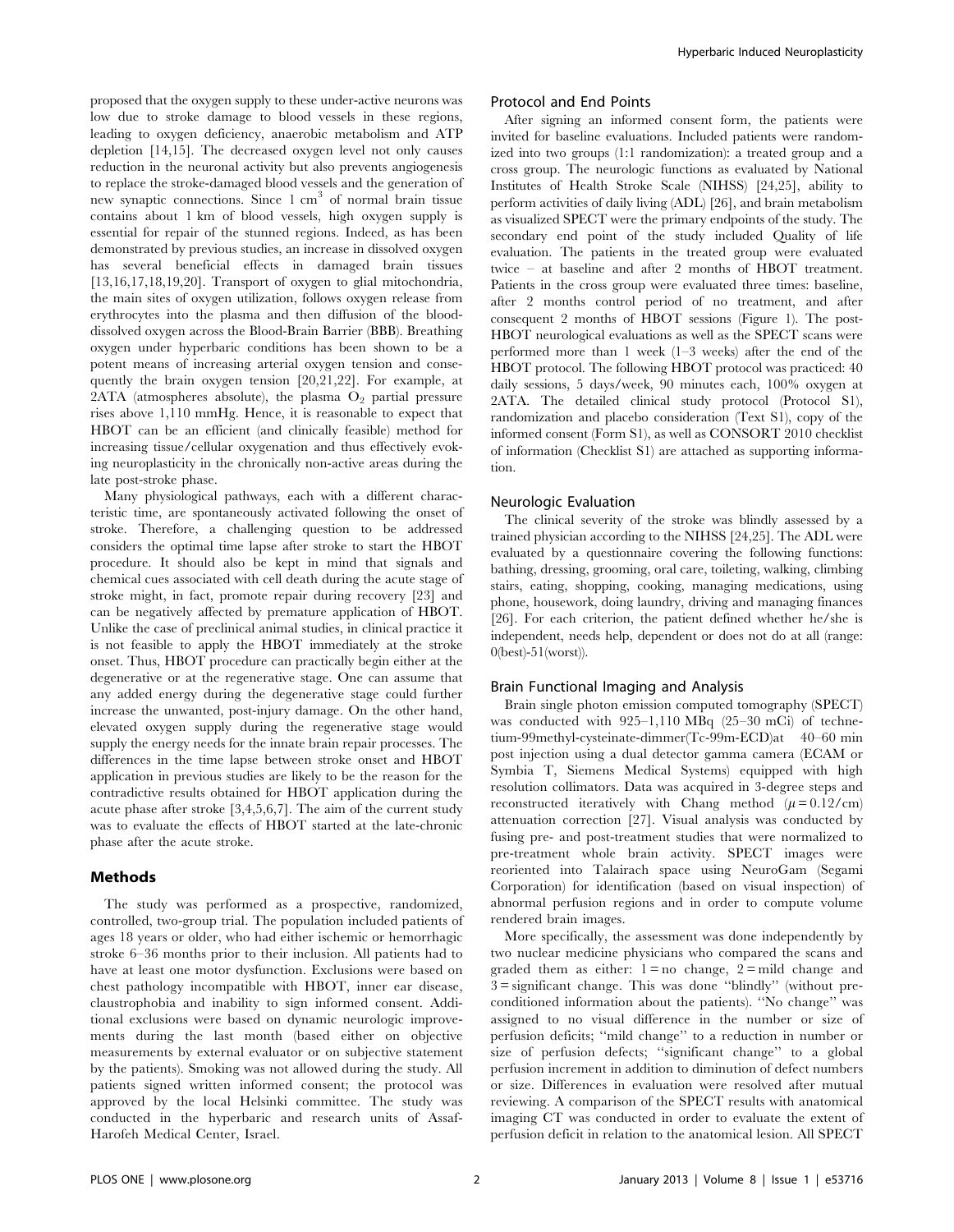

Figure 1. Flowchart of the patients in the study. doi:10.1371/journal.pone.0053716.g001

analysis were done while blinded to the laboratory and clinical data.

#### Quality of Life Evaluation

Quality of life was evaluated by the EQ-5D questionnaire [28]. EQ-5D essentially consists of 2 pages: the EQ-5D descriptive system and the EQ visual analogue scale (EQ-VAS). The EQ-5D descriptive system covers mobility, self-care, usual activities, pain/ discomfort and anxiety/depression. The EQ-VAS records the respondent's self-rated health on a vertical, visual analogue scale (range: 0(worst)-100(best)).

#### Statistical Analysis

The statistical analysis considerations are detailed in Appendix A. SAS software (version 9.1; SAS Inc.) was used. Continuous data is expressed as means  $\pm$  STD (standard deviation) and compared by unpaired t-test for inter-group comparison and by paired t-test for intra-group comparison. Categorical data is expressed in numbers and percentages and compared by chi-square test. P values<0.05 were considered statistically significant. All randomly allocated patients were included in the safety analysis and those who had post-baseline assessment were included in efficacy analyses.

#### Scatter Plot Analysis of the Clinical Scores

The analysis aims to better quantify and compare changes in the clinical scores, while taking into consideration the high patient-topatient variability. The idea was to inspect, for each patient at each time stage, the scaled relative differences in each of the clinical scores. More specifically, we calculated for a specific patient (j) the scaled relative difference SRD<sub>j</sub>, defined as:

$$
SRD_j = \frac{SF_j < SF_j > \qquad SI_j < SI_j > \qquad \qquad \left(\leq SF_j I_j > \right)}{STD(SF_j)} + \frac{SIST_D}{STD(SF_j - SI_j)} + \frac{(="" -="" \right)}{std(sf_j="" i_j="" math="" si_j)}<="">
$$

Where  $SF_i$  is the value of a clinical score at the end of the time stage (either treatment or control), and  $SI_i$  is the score at the beginning of the time stage. We note that the symbol $\le$  indicates average over the values of the patients in the group. For example,  $\langle S F_i \rangle$  means the average of  $S F_i$  over all patients (j) that belong to the group. The abbreviation STD means the standard deviation between the values of the patients in the group. This analysis enables quantitative inspection of the changes in the clinical scores as is further explained and illustrated in Text S2. We note that the results can be further signified when the averaged difference  $(\leq S \mathbf{F}_j - S \mathbf{I}_j)$  is not divided by  $STD(S \mathbf{F}_j - S \mathbf{I}_j)$ .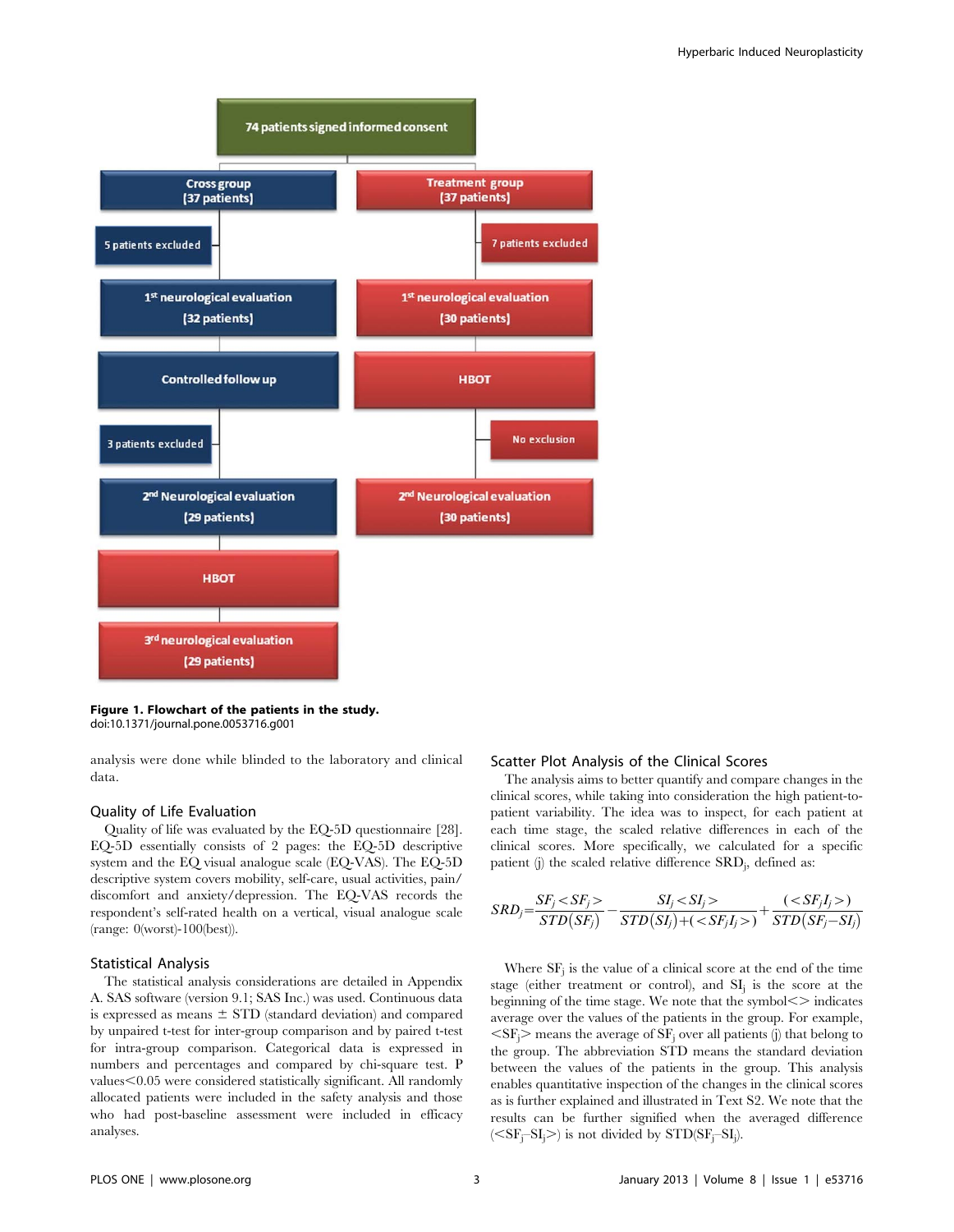# Results

The study included 74 patients (August 2008-October 2010). 7 patients from the treated group and 8 patients from the cross group were excluded: 8 refused the SPECT, 3 had no measurable paresis, 1 had a medical problem, 1 had a stroke during the control period, and 2 refused to quit smoking (Figure 1).

Twenty four patients (80%) from the treated group had a history of ischemic stroke; of those, 17(71%), 3(13%), 2(8%) and 2(8%) patients were classified as TOAST 1, 2, 3 and 4, respectively. Twenty five patients (86%) from the cross group had ischemic stroke; of those, 18(72%), 3(12%), 2(8%) and 2(8%) patients were classified as TOAST 1, 2, 3 and 4, respectively;  $p = 0.8$  for comparison of the TOAST classification between the groups. Of the 6 patients (20%) in the treated group that had hemorrhagic stroke, 5(83%) had anterior circulation stroke; and of the 4 patients with hemorrhagic stroke in the cross group, 3(75%) had anterior stroke. Baseline patients' characteristics are summarized in Table 1.

#### Neurologic Evaluation

The results of the neurological evaluations, including the NIHSS and the ADL and the quality of life estimates EQ-5D and EQ-VAS, are summarized in Table 2. Details of the parameter estimates, significance levels and confidence intervals for NIHSS and ADL are presented in Figure 2.

NIHSS. Clinical evaluations revealed statistically significant improvements in the NIHSS measures following treatment both in the HBOT-treated group (Figure  $2a$ ; p = 0.004 compared to control) and in the HBOT-treated cross group (Figure  $2<sub>c</sub>$ ;

|                          | <b>Treated Group</b><br>$(n = 30)$ | <b>Cross Group</b><br>(n = 29) | P Value |
|--------------------------|------------------------------------|--------------------------------|---------|
| Age (years)              | $61 \pm 12$                        | $63 \pm 6.3$                   | 0.28    |
| Males/Females            | 22/8                               | 17/12                          | 0.23    |
| Years of education       | $14.2 \pm 3.7$                     | $15.1 \pm 3.3$                 | 0.39    |
| Time from Stroke (years) | $1.49 \pm 0.83$                    | $1.48 \pm 0.79$                | 0.94    |
| Ischemic stroke          | 24 (80%)                           | 25 (86%)                       | 0.8     |
| Hemorrhagic stroke       | 6(20%)                             | 4 (14%)                        | 0.75    |
| <b>Diabetes</b>          | 10 (33.3%)                         | 12 (41.4%)                     | 0.52    |
| Hypertension             | 24 (80%)                           | 22 (75.9%)                     | 0.7     |
| Ischemic heart disease   | 6(20%)                             | 6(20.7%)                       | 0.94    |
| Hyperlipidemia           | 24 (80%)                           | 24 (82.8%)                     | 0.8     |
| History of convulsions   | 5(16.7%)                           | $2(6.9\%)$                     | 0.09    |
| History of smoking       | 10 (33.3%)                         | 9(31%)                         | 0.7     |
| <b>Medications</b>       |                                    |                                |         |
| Aspirin                  | 11 (36.7%)                         | 14 (48.3%)                     | 0.24    |
| Clopidrogel              | 10 (33.3%)                         | 7(24.1%)                       | 0.43    |
| Warfarin                 | $3(10\%)$                          | 5 (17.2%)                      | 0.91    |
| <b>Statins</b>           | 23 (76.7%)                         | 23 (79.3%)                     | 0.8     |
| Anti-convulsive          | 6(20%)                             | 3(10.3%)                       | 0.14    |
| Anti-Hypertensive        | 21 (70%)                           | 22 (75.8%)                     | 0.43    |
| Glucose lowering drugs   | $9(30\%)$                          | 10 (34.5%)                     | 0.7     |
| Anti-Depressants         | 7(23.3%)                           | 9(31%)                         | 0.13    |

Table 1. Baseline patients' characteristics.

\*Data presented as Mean  $\pm$  standard deviation.

doi:10.1371/journal.pone.0053716.t001

 $p<0.0001$  compared to pre-HBOT). The significance of these improvements is further noticeable when compared to the control (non-treatment) period of the cross group during which the scores did not change at all (Figure  $2<sub>b</sub>$ ): p = 0.43 compared to baseline.

ADL. Clinical evaluations revealed statistically significant improvements in the ADL score following treatment both in the HBOT-treated group (Figure  $2_d$ ; p $\leq 0.001$  compared to control) and the cross group after the cross to the HBOT-treated (Figure  $2<sub>f</sub>$ ;  $p<0.0001$  compared to pre-HBOT). The significance of these improvements is further noticeable when compared to the control (non-treatment) period of the cross group during which there was no change in the ADL scores (Figure  $2e$ ; p = 0.42 compared to baseline).

# Scatter Plot Analysis of the Neurological Evaluations

The statistical significance of the improvements following the treatment periods is noticeable in the scatter plot analysis represented in Figure 3 and further detailed in Appendix B. In particular, the results show that the combined score of all patients improved following HBOT, while remaining unchanged during the control period.

# Quality of Life

The effect on the quality of life is summarized in Table 2. The EQ-5D score significantly improved following treatment, both for the HBOT-treated group  $(p<0.0001$  compared to baseline) and the HBOT-treated cross group  $(p<0.0001$  compared to pre-HBOT), while there was no improvement following the control period ( $p = 0.122$  compared to baseline,  $p = 0.009$  for comparison between the groups). Similar results were obtained for the EQ-VAS evaluations as is summarized in Table 2. More specifically, the EQ-VAS score significantly improved following treatment, both for the HBOT-treated group  $(p<0.0001$  compared to baseline) and the HBOT-treated cross group  $(p<0.0001$  compared to pre-HBOT), while there was no significant improvement following the control period  $(p = 0.053$  compared to baseline,  $p = 0.016$  for comparison between the groups).

#### Brain Functional Imaging- rCBF SPECT Imaging

All brain SPECT evaluations were completed for 29 patients in the treated group and for 28 in the cross group. Comparison of brain activity improvement following the HBOT revealed that 55% of the treated group had significant improvement after HBOT and 35% had mild improvement. In the cross group, during the first (control) period 36% had mild improvement and only 6.2% had significant improvement ( $p<0.001$ ). After HBOT, the cross group demonstrated 43% significant improvement and 29% mild improvement  $(p<0.001)$  (data not shown in tables).

The improvements in the SPECT were mostly in regions showing noticeable discrepancy between the CT and SPECT–the earlier mentioned stunned regions of low activity living cells. The following examples of three typical patients illustrate the associations between the improvements in the patients' clinical conditions and evaluations and the changes in their brain activity (indication of the activation of neuroplasticity) as reflected by changes in their corresponding SPECT images:

Example-1. Baseline brain SPECT images demonstrating hypoperfusion in the right fronto-parietal region, right posteromedial frontal and posterior-parietal perfusion lesions with no significant changes after the control period (Figure 4). In comparison, the SPECT after HBOT demonstrated disappearance of the perfusion lesions. Global cortical and subcortical perfusion improvement was seen (Figure 5).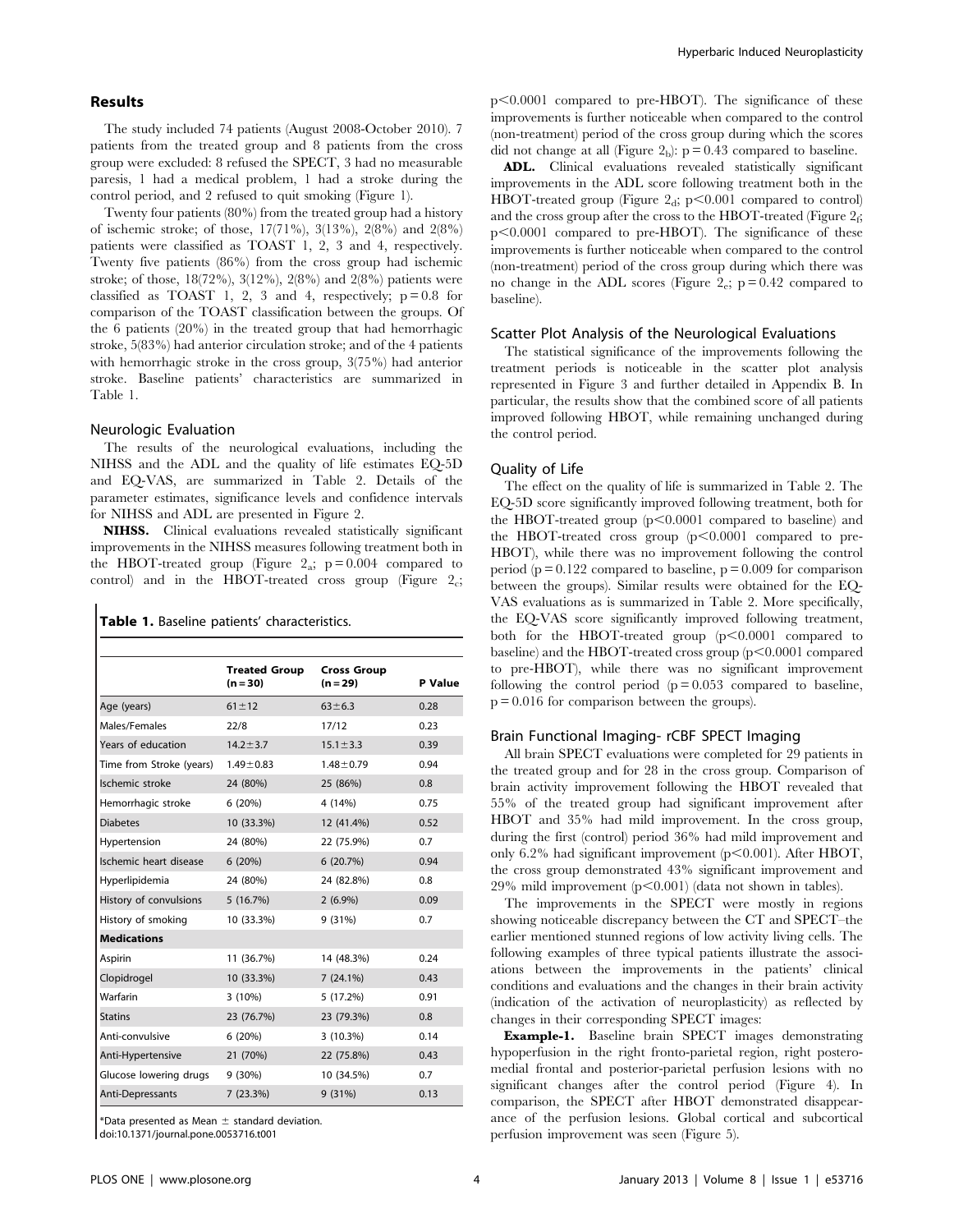

Figure 2. The results of the neurological evaluation. Each point represents a patient. (A-C) NIHSS score: (A) Scores of the treated group patients before and after the HBOT period (B) Scores of the cross group before and after the control (no treatment) period. (C) Scores of the cross group after the HBOT period. (D–F) The same as (A)-(C) for the activities of daily living (ADL) scores. We note that the lines indicate the diagonal. Abbreviation: NIHSS = National Institutes of Health Stroke Scale; ADL = Activities of Daily Living. doi:10.1371/journal.pone.0053716.g002

These SPECT images are of a 61y old woman from the cross group, suffering from left hemiparesis due to ischemic stroke that occurred 1 year prior to inclusion. Baseline NIHSS showed minor facial paresis, no ability to hold her left hand against gravity, some ability to hold her left leg against gravity for less than 5 seconds and mild-to-moderate sensory loss. In ADL, she needed help in bathing, dressing and climbing stairs. She was unable to do any housework. After HBOT, she was able to hold her hand and leg against gravity without significant sensory loss. She could move her fingers, was independent in bathing, dressing, shopping and cooking.

Example-2. SPECT images at the end of HBOT demonstrating significant improvement of perfusion deficit in the left hemisphere (Figure 5) involving the medial and posterolateral frontal area (motor cortex) and lateral inferior frontal area (Broca's area). These images are from a 62y old woman from the treated group suffering from right hemiparesis due to ischemic stroke that occurred 14 months prior to inclusion. Baseline NIHSS showed no movement in her right arm, some effort against gravity in her right leg, mild-moderate aphasia, alexia and mild-moderate dysarthria. In ADL, she was completely dependent in bathing and dressing and needed help in transferring, walking, climbing stairs and eating. After HBOT, she could move her right hand against gravity, move fingers, and hold her leg against gravity. She regained speech (almost fluent) and reading capabilities. In ADL,

Table 2. Summary of the results of the National Institutes of Health Stroke Scale (NIHSS), activities of daily living (ADL) and quality of life questionnaire (EQ-5D and EQ-VAS).

|               | <b>Treatment group</b> |                  |                | Cross group    |                  |                   |                  |                |          |
|---------------|------------------------|------------------|----------------|----------------|------------------|-------------------|------------------|----------------|----------|
|               | <b>Baseline</b>        | <b>Post HBOT</b> | P <sub>1</sub> | P <sub>2</sub> | <b>Baseline</b>  | Control<br>period | Post HBOT        | P <sub>1</sub> | $P_3$    |
| <b>INIHSS</b> | $8.53 \pm 3.62$        | $5.52 \pm 3.59$  | < 0.0001       | 0.004          | $8.71 \pm 4.11$  | $8.34 \pm 4.25$   | $5.85 \pm 3.44$  | 0.43           | < 0.0001 |
| <b>ADL</b>    | $16.1 \pm 6.52$        | $12.77 \pm 7.26$ | < 0.0001       | 0.02           | $17.38 \pm 9.49$ | $17.45 \pm 9.53$  | $13.82 \pm 8.75$ | 0.42           | < 0.0001 |
| <b>EQ-5D</b>  | $9.3 \pm 1.36$         | $7.67 \pm 1.33$  | < 0.0001       | 0.009          | $8.78 \pm 1.55$  | $8.64 \pm 1.69$   | $7.57 \pm 1.51$  | 0.122          | < 0.0001 |
| <b>EQ-VAS</b> | $4.93 \pm 1.62$        | $6.45 \pm 1.50$  | < 0.0001       | 0.016          | $5.14 \pm 2.25$  | $5.34 \pm 2.27$   | $6.79 \pm 1.85$  | 0.053          | < 0.0001 |

 $*$ Data presented as Mean  $\pm$  standard deviation.

Abbreviations: NIHSS = National Institutes of Health Stroke Scale; ADL = activities of daily living; EQ = Evaluation of Quality of life evaluation by the EQ-5D descriptive system and the EQ visual analogue scale (EQ-VAS). HBOT = Hyperbaric Oxygen Therapy.

 $P_1$  = p value compared to baseline in the same group.  $P_2$  = p value compared to the cross group after the control period.  $P_3$  = p valus compared to the 2<sup>nd</sup> evaluation at the end of the control period.

doi:10.1371/journal.pone.0053716.t002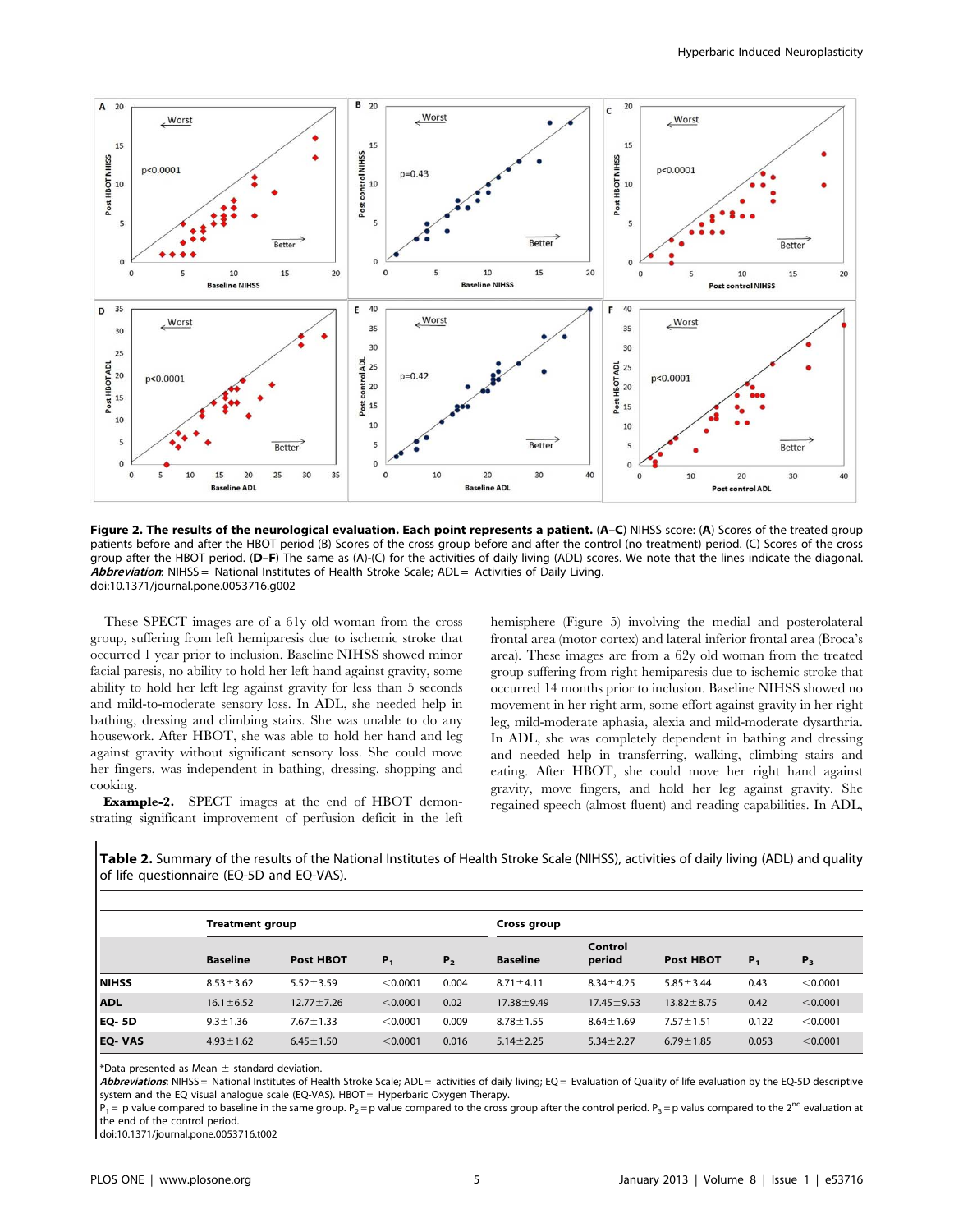

Figure 3. Scatter plot analysis of the changes in the combined neurological evaluations. The scatter plot shows changes in the NIHSS and ADL scores in terms of the scaled relative differences as is defined in the methods section (averaged difference ( $<$ SF $_{\rm j}$ –SI $_{\rm j}$  $>$ ) is not divided by STD(SF $_{\rm j}$ –SI $_{\rm j}$ )). The color code is – changes during the treatment periods for the HBOT treated group (red diamonds), changes during for the HBOTtreated cross group (red circles) and changes during the control (non-treatment) period of the HBOT-treated cross group (blue circles). doi:10.1371/journal.pone.0053716.g003

she was able to walk, climb stairs and eat by herself. She was not dependent in bathing and dressing.

Example-3. SPECT images demonstrating improvement in the peri-infarct region following HBOT. The images are of a 64y old woman from the treated group suffering from right hemiparesis due to ischemic stroke that occurred 26 months prior to inclusion. After treatment, the leg hemiparesis was resolved, her hand function improved significantly but she did not regain all fine motor skills. Figure 6 shows improvement in the peri-infarct region.

#### Safety

Six patients had mild-moderate barotrauma of the middle ear. After several days of rest they returned and completed the protocol. Two patients with a history of epileptic seizures prior to their inclusion in the study had mild episodes of convulsion (consciousness was fully maintained) during the study. Both patients were already treated with anti-epileptic drugs prior to their inclusion.

# Discussion

In the current study, the effect of HBOT on chronic neurological deficiency due to stroke was evaluated in a prospective, randomized controlled study. Statistically significant improvements were obtained following treatment for almost all treated patients from both the HBOT-treated group and the HBOT-treated cross group (with no false negative), as was evaluated by NIHSS, ADL, brain SPECT and life quality. The significance of the improvements in this chronically debilitated population of patients is further noticeable when compared to the lack of improvement during the control (no-treatment) period of the cross group (with no false positive).

This is the first prospective, randomized clinical study evaluating the effect of HBOT in the late post-stroke period (6 months to 3 years after the acute event). There are two major reasons for selecting this study population. First, by carefully selecting patients with chronic stable neurological deficiency we were able to avoid unexpected changes in their condition. In this regard, the selection proved very useful since the control group demonstrated neurological stability with no outliers. The second reason was, as discussed in the introduction, to test our hypothesis that the optimal time for the HBOT procedure should be during the regenerative and not during the degenerative stage. While it is not possible to mark a clear line between the regenerative and the degenerative phases [23], it is quite clear that 6 months after the acute event in a stable patient the degenerative process has ended. As mentioned in the introduction, the differences in initiation times and protocols of HBOT may explain contradictive results in previous studies, where HBOT was used in the early phase after stroke [3,4,5,6,7]. The recent publication by Harch et al., evaluating the effect of HBOT on chronic neurological deficiencies due to traumatic brain injury, also supports the use of HBOT in the late stage after the acute insult [8].

The issue of ''how to handle the control group'' was discussed by a multidisciplinary team including physicians specializing in hyperbaric medicine, physicists specializing in neuronal-glia interactions and the ethics committee. The patients can tell if pressure is increased or not, so the pressure must be increased also in the control group. The only way to administer ''placebo'' of HBOT is to bring the patients to the hyperbaric chamber and to increase the environmental pressure to an extent that the patients will feel it in their ears. The minimal pressure needed to gain such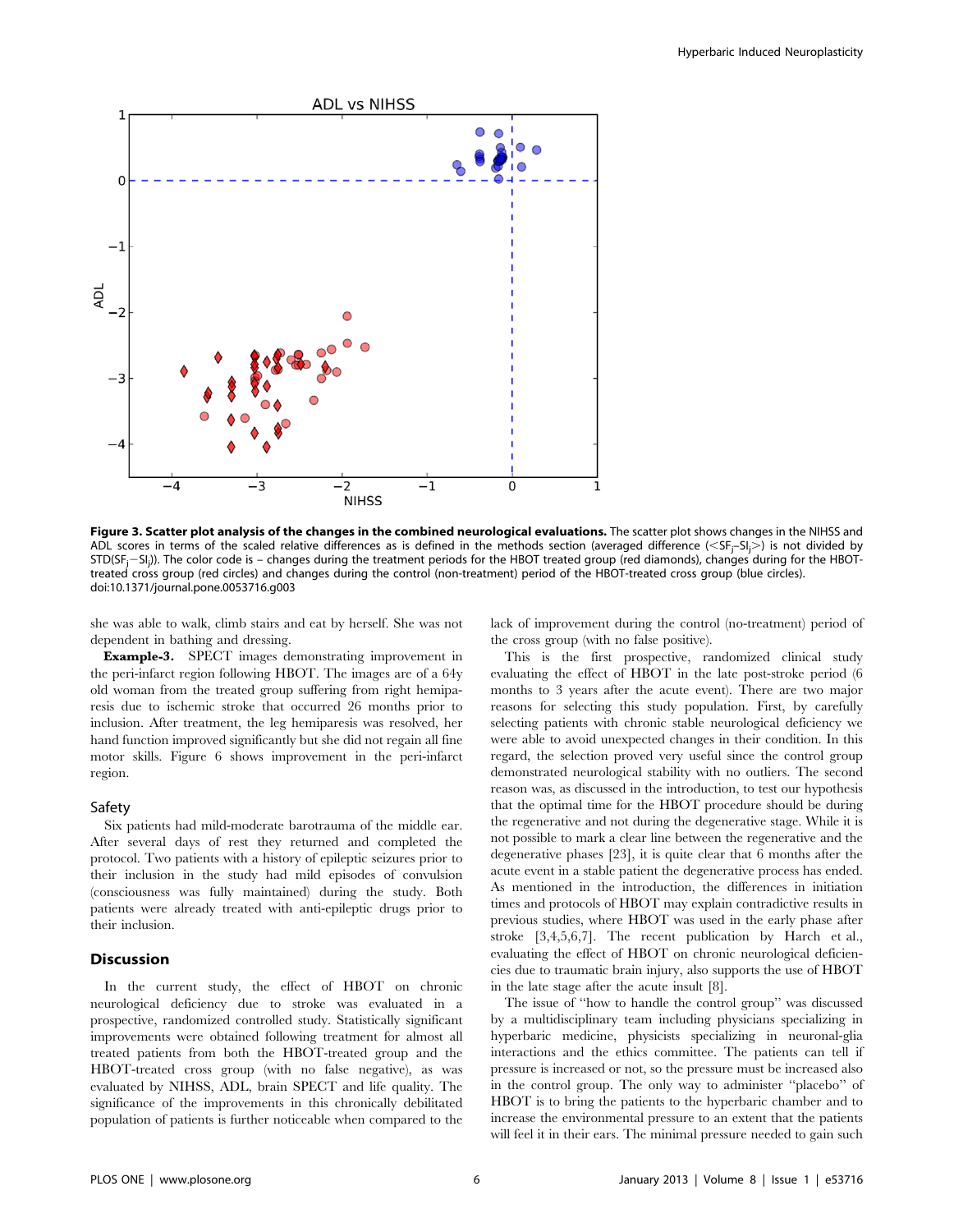

Figure 4. Volume rendered Brain SPECT perfusion maps of Example 1. The results are of a patient in the cross group, suffering from left hemiparesis due to ischemic stroke that occurred 1 year prior to inclusion in the study. Baseline and control volume rendered brain perfusion views show diffuse hypoperfusion in the right hemisphere involving the fronto-parietal region and right postero-medial frontal (right motor cortex), right medial parietal and posterior-parietal (sensory cortex and associative motor cortex) (red circles). The HBOT SPECT scan done at the end of HBOT treatments shows disappearance of the perfusion deficits that were still demonstrated at the end of the control period. In addition, a significant global cortical and subcortical (basal ganglia and thalamic nuclei) perfusion improvement is seen. doi:10.1371/journal.pone.0053716.g004

a feeling should be 1.3 ATM. Henry's law states: ''the amount of a given gas dissolved in a given type and volume of liquid is directly proportional to the pressure of that gas in equilibrium with that liquid''. Thus, hyperbaric environment significantly increases the dissolved oxygen pressure even if a person holding his breath [29]. Compressed air at 1.3 ATA increases the plasma oxygen tension by at least 50% and that is certainly notable. There are many case reports illustrating significant effects following small increase in air pressure [30,31,32]. Moreover, even a slight increase in partial pressure, such as, for example, to 1.05 ATM at altitude 402 m below sea level (the Dead Sea), can lead to noticeable physiological effects [33,34,35,36,37]. However, it should be kept in mind that oxygen is not a drug, and because it is metabolized mainly in the mitochondria, there is no simple dose-response curve.

Since increasing the pressure even without adding oxygen can also increases the dissolved oxygen partial pressure, the only way to maintain normal (placebo) levels of dissolved oxygen is to supply air with lower than normal level of oxygen, which we deemed unethical. To partially compensate for this inherent limitation, the patients in the cross group started with a two-month control period of no treatment, at the end of which they were crossed to two months of HBOT sessions. To gain better validity of the results, we used the scatter plot analysis of the changes in the combined neurological evaluations. The scatter plots (figure 3) show changes

in the NIHSS and ADL scores in terms of the scaled relative differences, as is defined in the methods section. In that analysis, summarized in figures 2 & 3, the correlation between changes NIHSS & ADL after HBOT is clearly demonstrated. Moreover, the analysis evidently demonstrates that the effect of HBOT on these ''not completely blinded evolution'' was the same in the treated group and the control group after blind randomization. The correlation between the improvement in NIHSS and ADL and the improvement in the brain SPECT results, which was done in a completely blinded fashion, further substantiates the clinical findings. Moreover, the consistency between the anatomical locations of the changes in the brain metabolism, as demonstrated by the SPECT, with the finding in the neurological evaluation provides important validation of the neurological evaluation.

During most of the  $20<sup>th</sup>$  century, there was an ongoing debate about the time window available for induction of neuroplasticity. The improvements in the chronic late stage reported here support the view that neuroplasticity can be activated months to years after the acute event when a proper brain stimulation (such as HBOT) is applied. More specifically, the current study included patients that underwent stroke more than 6 months prior to treatment and after their condition reached a steady state (no improvements were monitored for at least a month). These important and unexpected findings arein agreement with other recent findings revealing that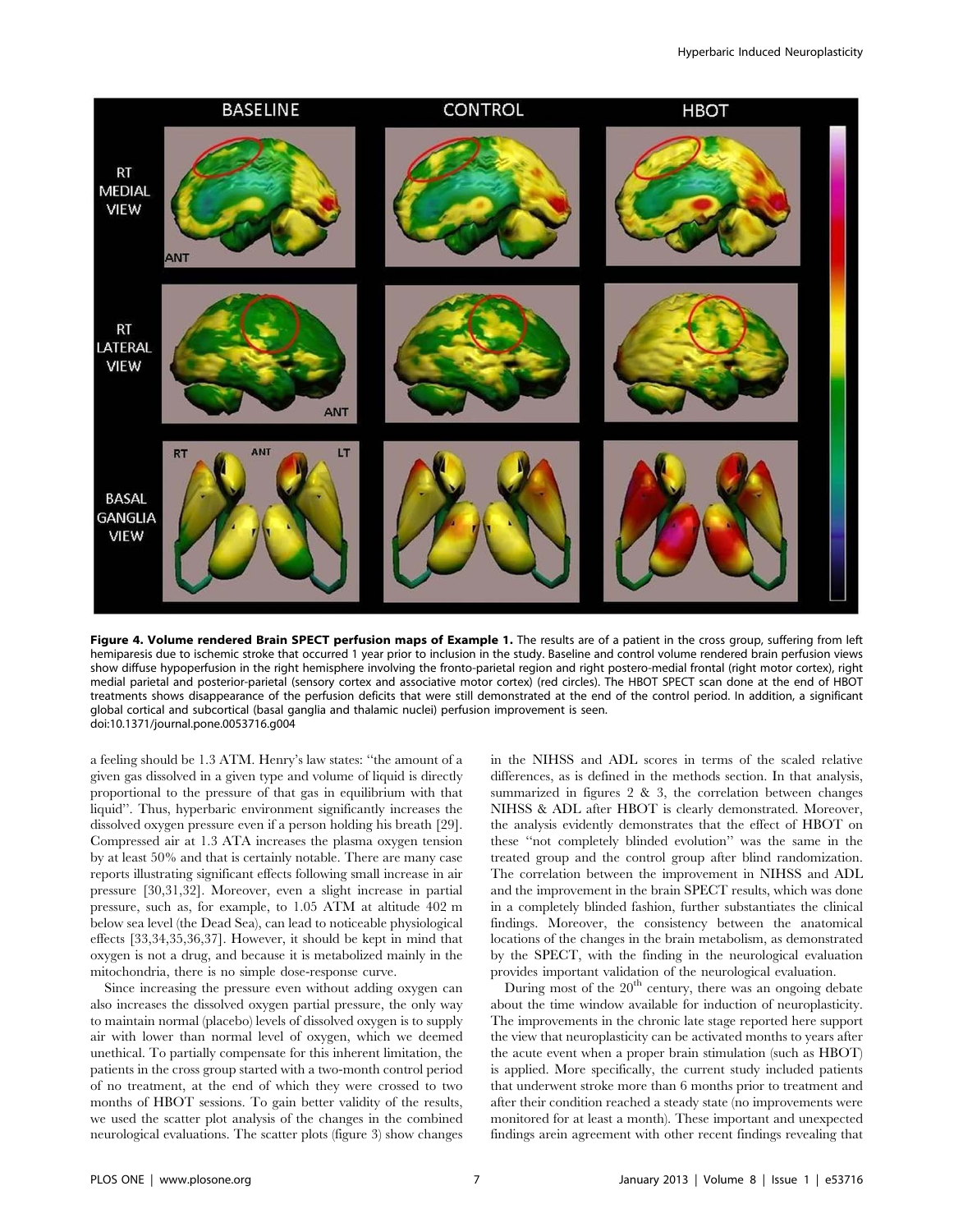

Figure 5. Volume rendered Brain SPECT perfusion maps of Example 2. The results are of a patient in the treated group, suffering from right hemiparesis due to ischemic stroke that occurred 14 months prior to her inclusion in the study. Comparison of pre- and post-hyperbaric treatment SPECT scans. These SPECT images demonstrate significant improvement of perfusion deficits in the left hemisphere involving the medial and posterolateral frontal area (motor cortex, red circles) and lateral inferior frontal region (Broca's area, blue circles) in comparison to the baseline SPECT. HBOT SPECT findings correlate positively with the patient's improved motor and verbal functions. doi:10.1371/journal.pone.0053716.g005

many aspects of the brain remain plastic even at adulthood [38]. They are also consistent with several other studies in post stroke patients [39,40,41]. In the current study, patients were treated only with HBOT without any additional guided training and/or practice. This was done in order to demonstrate the therapeutic potential of this treatment. It is reasonable to expect that exploiting the HBOT in conjunction with other rehabilitation intervention can lead to even better results leading to optimal future practice. The current study paved the way for future investigations of this promising direction, which should be one of the aims of upcoming more elaborated clinical studies.

Current imaging technologies reveal that the stunned brain areas (regions of high anatomy-physiology mismatch) may persist for months and years after an acute brain event [11,12,13]. The changes in SPECT images after treatment demonstrate that the HBOT procedure led to reactivations of neuronal activity in the stunned areas. While SPECT imaging has limited spatial resolutions (in comparison, for example, to fMRI), the changes in activity were sufficiently robust to be clearly detected by the SPECT images. However, a future, more detailed study using fMRI (along with direct observations on animal model) will be able to provide additional valuable insights, in particular regarding the operative underlying mechanisms that activate the neuroplasticity (e.g. the putative role of glial cells). We note that patients were not selected based on their anatomical and functional brain imaging evaluation. It might be possible that the results would have been even better had the study included only patients with high SPECT/CT mismatch. This issue of the preferred population for HBOT should be further investigated in future clinical trials. We also note that in the current pioneering study aimed at ''proof of concept'', all patients underwent 40 HBOT sessions. Based on our current clinical experience, more sessions of HBOT may be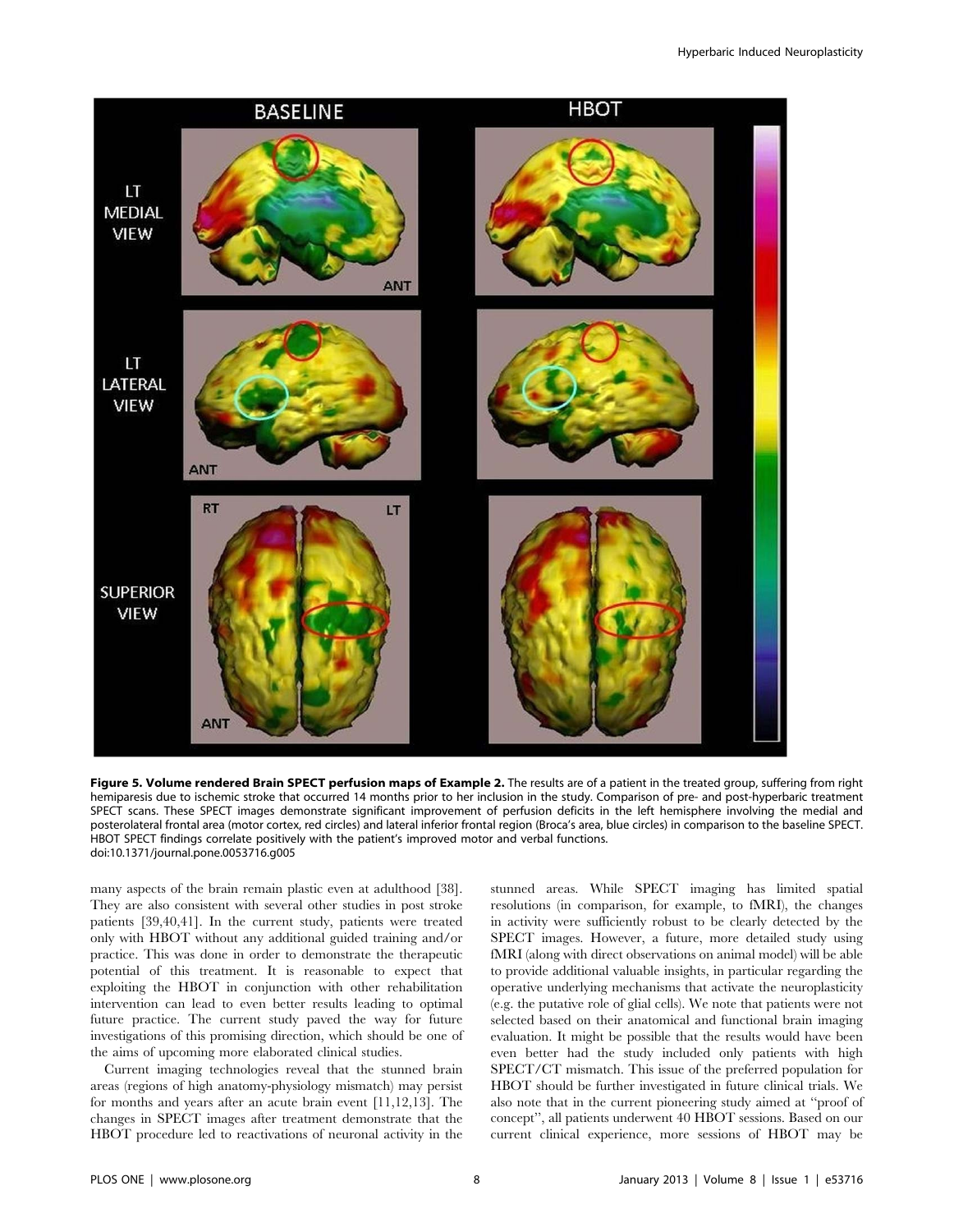

Figure 6. Volume rendered Brain SPECT perfusion maps of Example 3. The results are of a patient in the treated group suffering from left hemiparesis due to ischemic stroke that occurred 26 months prior to inclusion in the study. The brain perfusion maps (upper two images) show the infracted brain (deep blue color) involving the right antero-postero-lateral frontal, right superior-parietal and right parieto-occipital regions. Curved sagittal view in CT MIP reconstruction of the brain shows the anatomical stroke area (left lower image, V = posterior horn of right ventricle). The periinfarct region show improved perfusion as demonstrated by HBOT image (right upper image). Quantitation of the cerebral blood flow (CBF) change (delta between baseline and HBOT) is demonstrated in the right lower image. doi:10.1371/journal.pone.0053716.g006

needed, at least for some patients, in order to obtain the maximal improvement effect.

In any case, the observed reactivation of neuronal activity in the stunned areas imply that increasing the plasma oxygen concentration with hyperbaric oxygenation is a potent means of delivering to the brain sufficient oxygen for tissue repair: HBOT might initiate a cellular and vascular repair mechanism and improve cerebral vascular flow [8,13,16,17]. At the cellular level, HBOT can improve mitochondrial function (in both neurons and glial cells) and cellular metabolism; improve BBB and inflammatory reactions; reduce apoptosis; alleviate oxidative stress; increase levels of neurotrophins and nitric oxide, and up-regulate axon guidance agents [13,16,17,20]. Moreover, the effects of HBOT on neurons can be mediated indirectly by glial cells, including asrocytes [18]. HBOT may also promote neurogenesis of the endogenous neural stem cells [19]. The major limitation of the above-mentioned data is that it has been tested in different types of models and includes different protocols of HBOT. However, it is well noticed that there is at least one common denominator to all repair/regeneration mechanisms: they are all energy/oxygen dependent. It might be possible that HBOT enables the metabolic change simply by supplying the missing energy/oxygen needed for those regeneration processes.

To conclude, in this study we provide, for the first time, convincing results demonstrating that HBOT can induce significant neurological improvement in post stroke patients. The neurological improvements in a chronic late stage demonstrate that neuroplasticity can be operative and activated by HBOT even long after acute brain insult. Thus, the findings have important implications that can be of general relevance and interest in neurobiology. Although this study focused on stroke patients, the findings bear the promise that HBOT may serve as a valuable therapeutic practice in other neurological disorders exhibiting discrepancy between the anatomical and functional evaluation of the brain.

# Supporting Information

Protocol S1 Clinical Study Protocol. (DOCX)

Checklist S1 CONSORT 2010 checklist. (DOCX)

Form S1 Informed consent form (English translation). (PDF)

Text S1 Statistical, Randomization and Placebo Considerations. (DOCX)